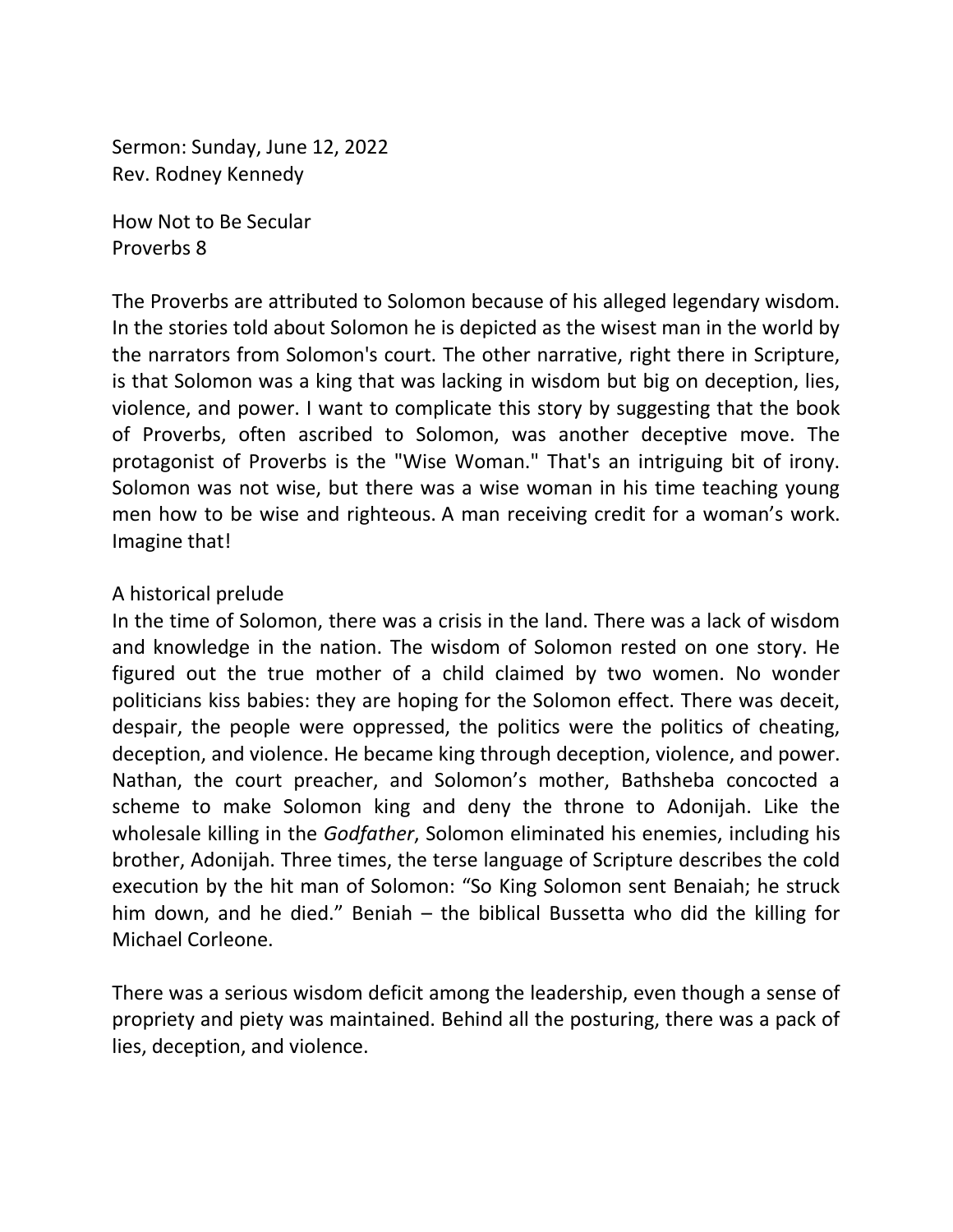## A biblical interpretation

The training manual for making up the knowledge deficit is found in our current book of Proverbs. The instructor, the dean of the school of wisdom and knowledge, was a person known as the wise woman. The speech she gave on the day she was installed as the dean of the department of rhetoric is found in Proverbs 8.

Wisdom extolls her virtue: "I have good advice and sound wisdom; I have insight, I have strength" (8:14). The wise woman is determined to offer courses for learning about wisdom and instruction, for understanding words of insight, for gaining instruction in wise dealing, righteousness, justice, and equity; to teach shrewdness to the simple, knowledge and prudence to the young—let the wise also hear and gain in learning, and the discerning acquire skill, to understand a proverb and a figure, the words of the wise and their riddles"  $(1:1 - 6)$ .

Proverbs often refers to the wise woman's public appearances and speeches: "At the busiest corner she cries out; at the entrance of the city gates she speaks["](https://classic.biblegateway.com/passage/?search=Proverbs+1:21&version=NRSV) [\(1:21](https://classic.biblegateway.com/passage/?search=Proverbs+1:21&version=NRSV)). "Speak out for those who cannot speak, for the rights of all the destitute" [\(31:8](https://classic.biblegateway.com/passage/?search=Proverbs+31:8&version=NRSV)

). She speaks and teaches the ancient wisdom. A culture can lose touch with its most ancient and revered wisdom and get caught up in the temporary, the pragmatic, the whatever it takes to win vocabularies of politics.

The wise woman does everything within her persuasive power to lead her students to the likeness of and fear of the Lord. Instead of exploiting others, she releases them to lives of knowledge, wisdom, holiness, and goodness.

Wisdom raises her voice. "On the high ground beside the road . . . . she takes up her stance." She offers good sense, shrewdness, wisdom, understanding, insight, and perception. Rather than a rhetoric that is all flowers and sweetness, she insists, "my speech is straightforward," "my utterances plain," "my mouth speaks the truth," "all my sayings are honest, nothing in them is tortuous or twisted."

She enters the public arena and assumes the role of a speaker in the public forum of the town. "I possess policy and competence, insight and power. By me kings reign, and rulers enact what is right. By me statesmen wield power, and nobles –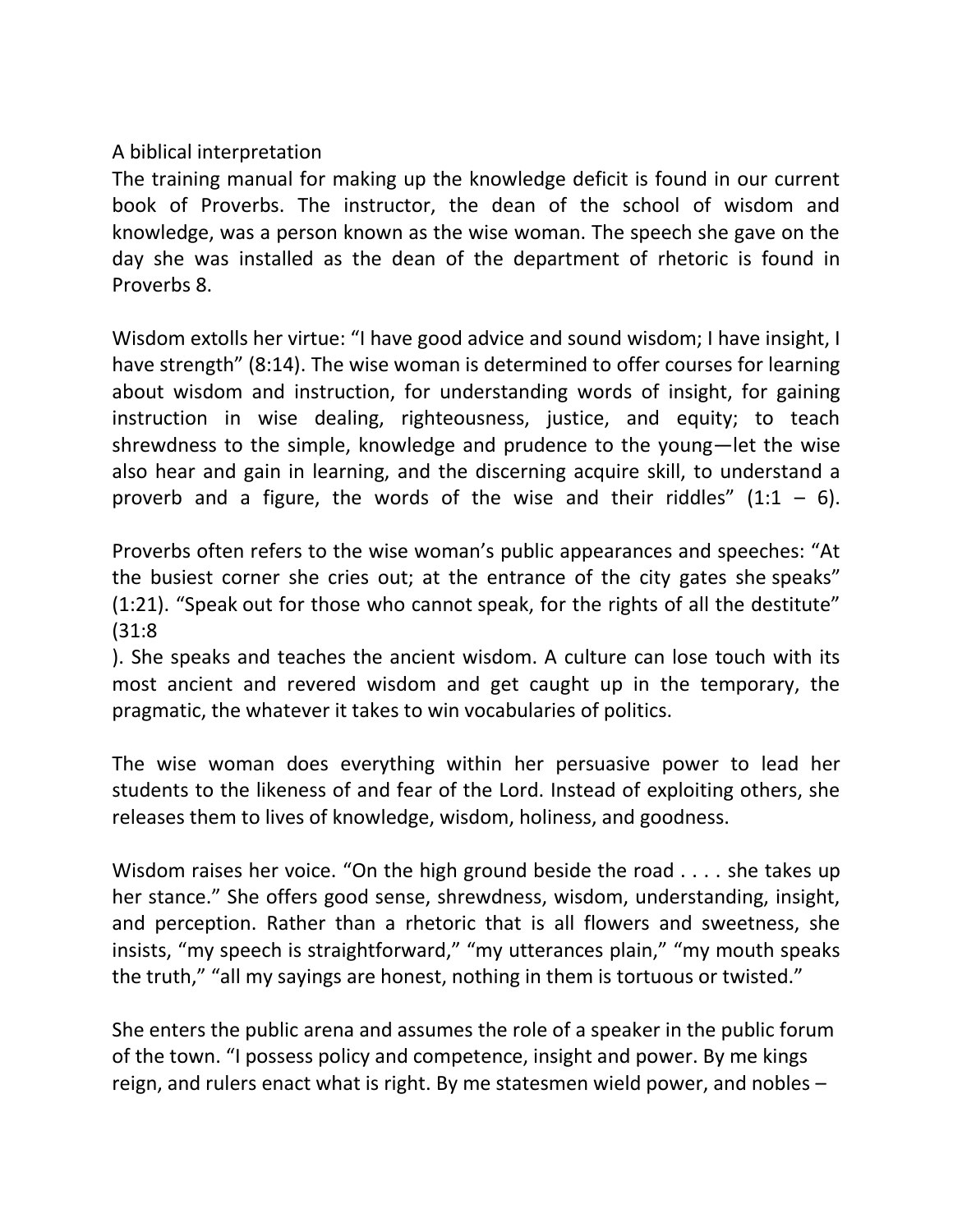all entitled to rule." Wisdom presents herself and her speech as the example her students are to follow. One day they will be charged with the task of being statesmen and responsible for making both for righteousness and goodness in the world. Get wisdom above all is her cry.

## A practical application

Our age lacks wisdom. Like a Jeopardy champion, we know a lot of information, but information is not wisdom. We know stuff, but it is not helping us live better. America has lost her collective mind, and each side accuses the other side of ignorance. In a recent article, "WHY THE PAST 10 YEARS OF AMERICAN LIFE HAVE BEEN UNIQUELY STUPID: It's not just a phase," Jonathan Haidt argues that our country has produced a new tower of Babel. Remember the old story. The people decided to usurp the throne of God – to build a tower that stretched to heaven and God confused their tongues and left them unable to communicate with one another. Something like that has happened to us, something has gone terribly wrong, very suddenly. We are disoriented, unable to speak the same language or recognize the same truth. We are cut off from one another and from the past. When the January 6 committee had a televised hearing, one America watched the hearing on the major networks. The other America watched FOX News ridicule the hearings and claim they were all liars. One side is talking English and the other side is listening in "dingbat." You decide which one is which.

There is an active despising of the truth among us. People value freedom over truth – a dangerous philosophy. Americans are increasingly a people unwilling to be "bound" by anything, not even truth itself. Every person does what is right in his own eyes.

Let me show you the contrast. In the Bible, Christians are told, "You are not your own; you are bought with a price." In the world, we say, "Nobody tells me what to do. Who are you to tell me what to do?" The faith says that our bodies, our minds, our hearts are not our own to do with as we please. What we do with our bodies, minds, and hearts makes a difference in our ability to be a holy people. Yet good Christians are saying, "Who are you to tell me what to do?" There's a clamor of cacophonous voices shouting, "How dare you interfere with my 'right" to burn coal/ to own an assault rifle/to drive as fast as I please/to fly/to pollute/to trash the highways; how dare you interfere with my right to smoke, to pollute, to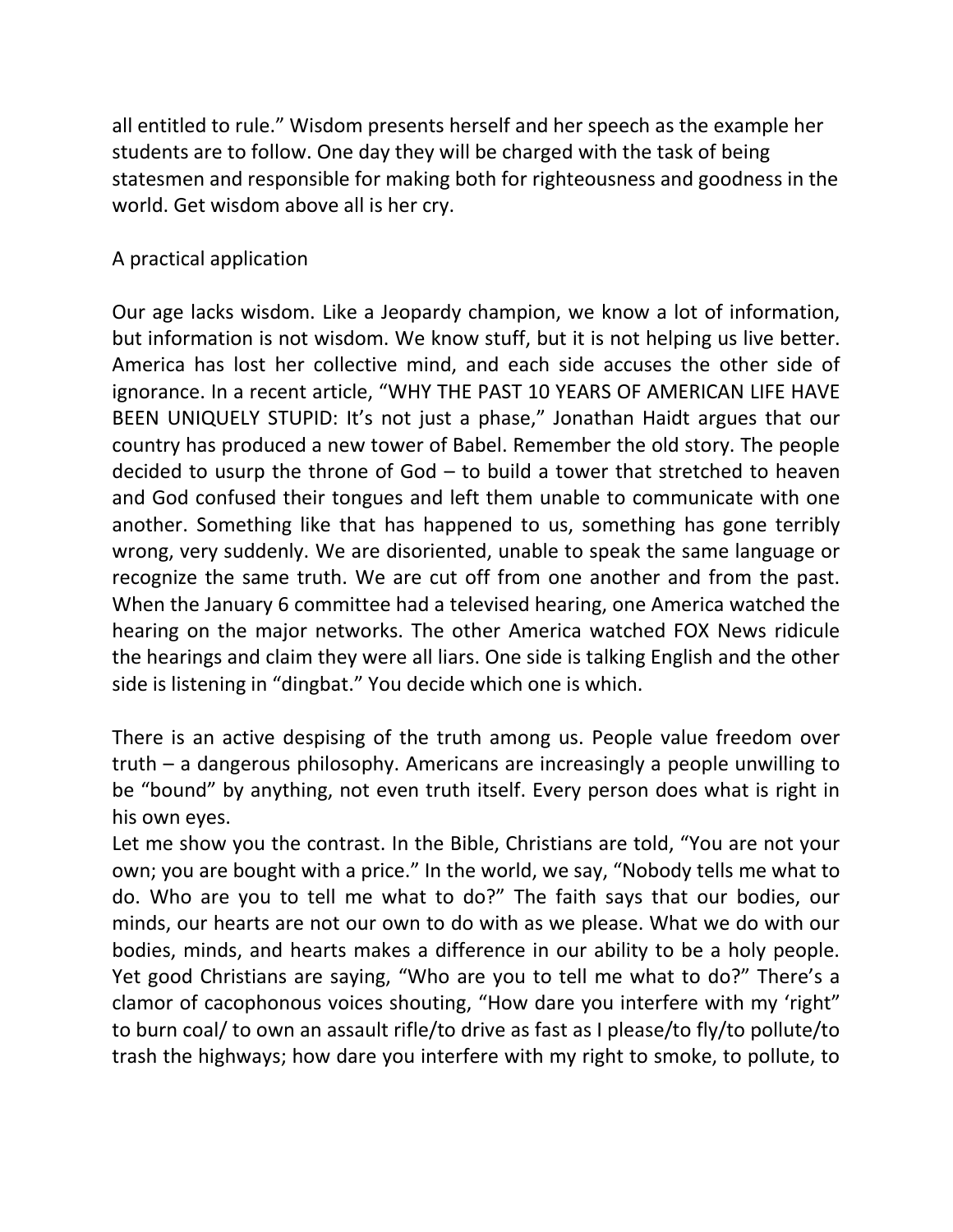not wear a seat belt or a motorcycle helmet? How dare you tell me what to do with my body? How dare you?

We are the children of a liberal political philosophy that insists that we have the freedom to do as we please. Liberals taught us all how to be free. Now, even conservatives are liberal when it comes to insisting on freedom as the highest good. John Stuart Mill called it his principle of liberty – that we should be free to do as we like so long as what we do does not harm others. We, of course, have loped off the last part about harm and say, "We are free to do as we please, and, by the way, we are free to tell others how they can live whether they like it or not." We are wrong to put freedom in the virtue pile. Freedom is not enough. When the children of Israel were free from slavery, that freedom was not enough to make them strong and responsible. On the way out of bondage, God gave them 10 rules for staying free and living as accountable and responsible members of the people of God. We call these the Ten Commandments. Can we learn again why this matters so much? Freedom leads to license and everyone doing whatever they please no matter the consequences. The  $9<sup>th</sup>$  commandment alone would improve our current social media disaster: Thou shalt not bear false witness.

We need to figure out how we can be free and live in the fear of the Lord. How can we be Christians in a secular land? It's so easy to slip away. Leave first love. Become lukewarm. Have a name of being alive but being dead. It's all there in the beginning – the early warnings about the loss of faith. Pay more attention to the gospel lest we be drifted by. "Take care, brother and sisters that none of you may have an evil and unbelieving heart that turns away from the living God." The pastor-writer of Hebrews knew the dangers of drifting, departing, turning away from God. "Let us hold fast to our confession." "Let us hold fast to the confession of our hope without wavering. And let us consider how to provoke one another to love and good deeds, not neglecting to meet together, as is the habit of some, but encouraging one another." Provoking seems an odd word here, but maybe that's what must happen. The pastor must be the one who provokes people. Imagine me as the provocative one, the one who stirs up passion and zeal for the Lord in our secular society, the one who says what nobody else will say.

In response to secularism, some churches lower the bar of expectations. Conservative churches offer entertainment. Liberal churches offer a muddle of